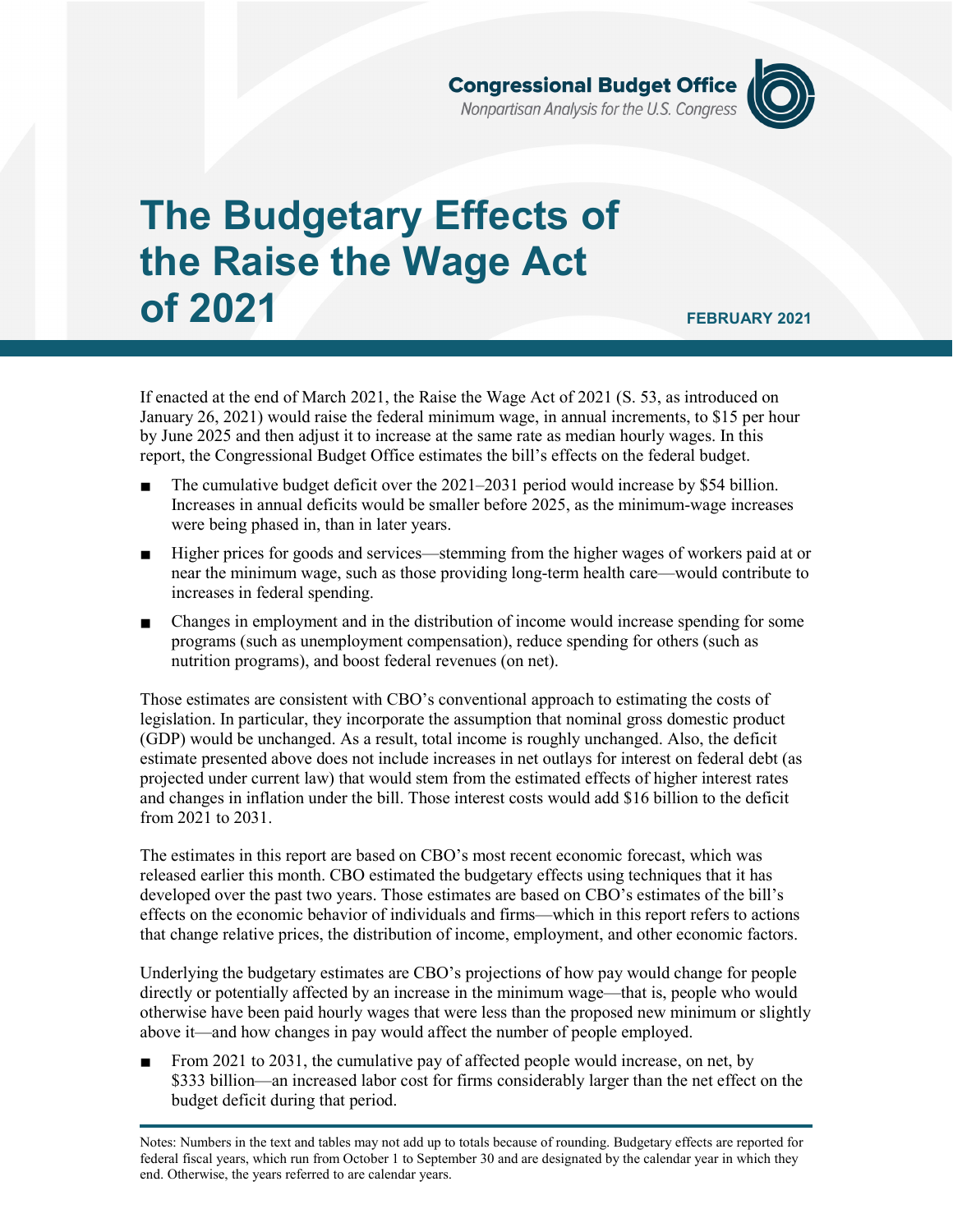That net increase would result from higher pay (\$509 billion) for people who were employed at higher hourly wages under the bill, offset by lower pay (\$175 billion) because of reduced employment under the bill.

In an average week in 2025, the year when the minimum wage would reach \$15 per hour, 17 million workers whose wages would otherwise be below \$15 per hour would be directly affected, and many of the 10 million workers whose wages would otherwise be slightly above that wage rate would also be affected. At that time, the effects on workers and their families would include the following:

- Employment would be reduced by 1.4 million workers, or 0.9 percent, according to CBO's  $\blacksquare$ average estimate; and
- The number of people in poverty would be reduced by 0.9 million.

This report provides the following details about the bill and CBO's estimates of its effects on federal spending and revenues:

- Background on the Raise the Wage Act of 2021;  $\blacksquare$
- $\blacksquare$ Effects on spending for major health care programs;
- $\blacksquare$ Effects on spending for unemployment compensation;
- Effects on spending for Social Security;  $\blacksquare$
- Effects on spending for nutrition programs;  $\blacksquare$
- Effects on other mandatory spending;  $\blacksquare$
- Effects on revenues;  $\blacksquare$
- Effects on discretionary outlays for wages of federal workers;  $\blacksquare$
- Effects on net spending for interest;  $\blacksquare$
- Uncertainty surrounding the budgetary estimates; and  $\blacksquare$
- How CBO's analysis of budgetary effects has changed.  $\blacksquare$

The report also provides the following information about changes in economic behavior underlying those estimates and about CBO's analytical methods:

- Effects on employment;  $\blacksquare$
- Effects on wages of affected workers;  $\blacksquare$
- $\blacksquare$ Effects on the distribution of family income;
- Effects on real (inflation-adjusted) output;  $\blacksquare$
- Effects on prices;  $\blacksquare$
- Effects on the distribution of labor and capital income;  $\blacksquare$
- Effects on interest rates;  $\blacksquare$
- $\blacksquare$ CBO's economic modeling approach; and
- Comparisons with CBO's July 2019 analysis.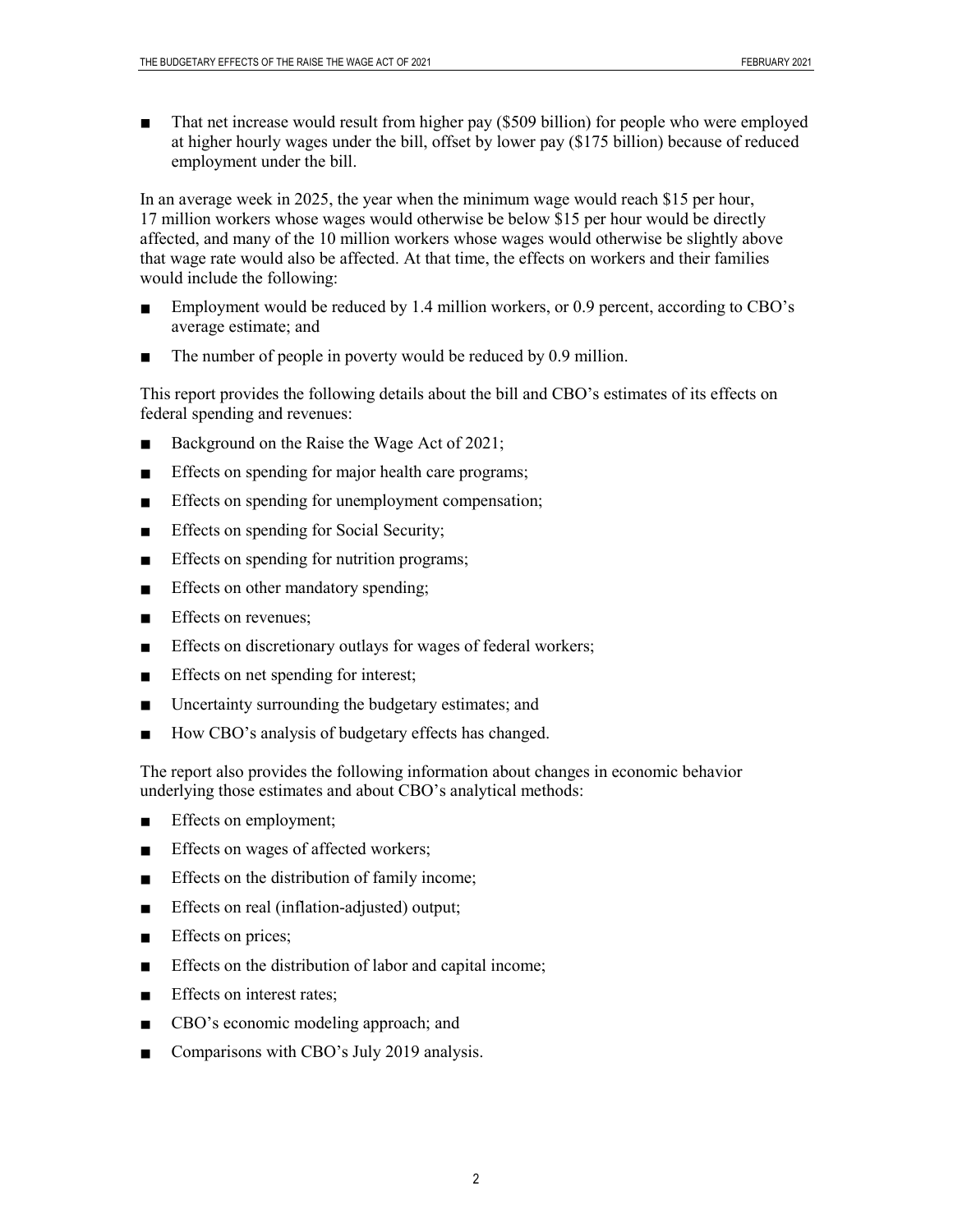#### **Background on the Raise the Wage Act of 2021**

In this report, CBO analyzes the Raise the Wage Act of 2021 as introduced in the Senate on January 26, 2021. It would take effect on the first day of the third month after the date of enactment. If it was enacted at the end of March 2021, the minimum wage would increase by a set amount each year, starting in June 2021, until it reached \$15 in June 2025 (see Table 1 on page 15). In subsequent years, it would increase by the annual percentage increase, if any, in the median hourly wage of all employees. The bill's provisions would cover most low-wage workers, but they would not cover the self-employed, casual babysitters, and certain seasonal workers. The bill would also increase the minimum wage for teenagers and disabled workers, and it would increase the share of the minimum wage for tipped workers that must be paid by their employers. (The minimum wage for those workers has long been different from the minimum wage for other workers. Tipped workers are those whose compensation depends primarily on tips.)

#### **Effects on Spending for Major Health Care Programs**

The Raise the Wage Act of 2021 would affect spending for the major federal health care programs. Some of the effects would involve workers employed in the home health care and nursing care industries; CBO projects that if current laws did not change, there would be roughly 3 million such workers by 2025, many of whom would earn less than \$15 per hour. Federal programs, such as Medicaid and Medicare, pay for much of the care supplied by those industries. The effect of increases in the prices of health care stemming from a higher minimum wage is a key factor contributing to an increase in spending for those programs. The effect of changes in the distribution of income is another key factor. Those changes would put downward pressure on spending for Medicaid and increase spending for marketplace subsidies.

**Medicaid and CHIP.** Under the bill, Medicaid spending would increase because the effects of increases in the price of health care services and increases in enrollment by people who would be jobless as a result of the minimum-wage increase would outweigh the effects of decreases in enrollment by people with higher income (see Table 2 on page 16). Prices, such as those for longterm services and supports and medical services, would increase as a result of negotiations that accounted for higher costs of labor facing health care providers. The number of Medicaid enrollees would tend to rise because of increased enrollment among people who lost employment as a result of the minimum-wage increase and thus became eligible for the program. However, that tendency would be more than offset as the income of some enrollees rose above the thresholds for Medicaid eligibility, causing overall enrollment to decline.

The effects on spending for the Children's Health Insurance Program (CHIP) would similarly reflect higher prices for medical services, as well as a shift in enrollment from Medicaid to CHIP. That shift would occur because some families would become ineligible for Medicaid as their income increased and would enroll their children in CHIP, which has higher income thresholds for eligibility.

**Marketplace Subsidies.** A minimum-wage increase would boost federal subsidies for health insurance offered through the marketplaces and the Basic Health Program. Some of the people whose wages increased under the bill would be in lower-income families that, as their income increased, gained eligibility for tax credits to cover part of their premiums. (People in families with income between 100 percent and 400 percent of the federal poverty guidelines are generally eligible for those tax credits.) That change in income and eligibility would cause net increases in enrollment in health insurance and in the number of people claiming premium tax credits to purchase that coverage. Some people who would become ineligible for Medicaid because of increases in their income would use those tax credits instead, offsetting some of the reduction in spending that would stem from declines in Medicaid enrollment. (Those tax credits are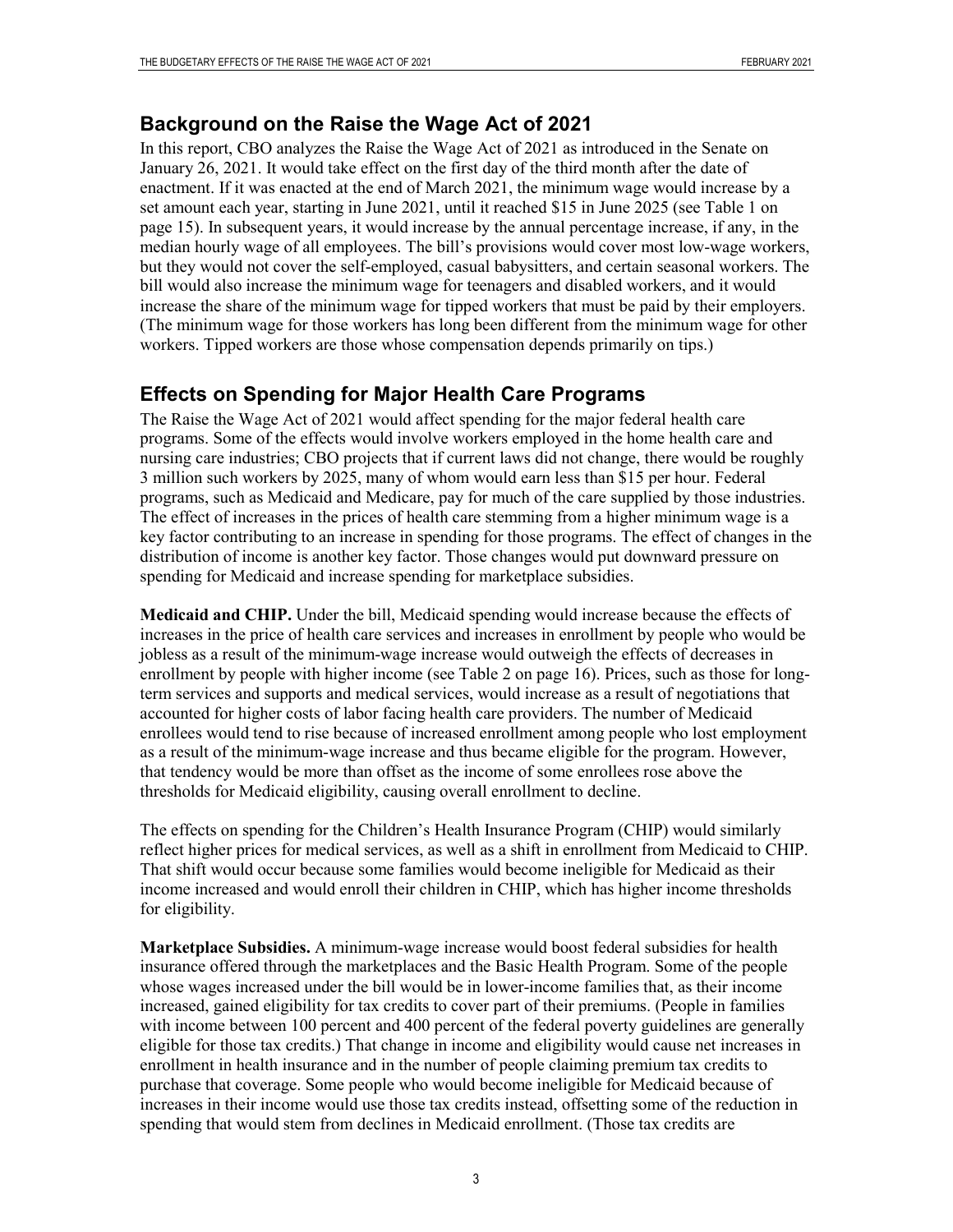refundable, and they affect revenues as well as outlays; the revenue effects are included in the revenue totals discussed below.)

**Medicare.** A higher minimum wage would increase Medicare spending because Medicare's payment rates for health care providers would be higher. In contrast to Medicaid payments, which are the result of negotiations among states, providers, and managed care insurance companies, many Medicare payments are calculated by taking base payment rates and updating them each year according to a set of statutory formulas. Those updates depend, in turn, on the value of various economic variables, such as price indexes. A higher minimum wage would change some of those variables, resulting in increased spending.

### **Effects on Spending for Unemployment Compensation**

Spending for unemployment compensation would increase under the bill because more workers would be unemployed. That increase would be partially offset when states increased their tax revenues to maintain a positive balance in their unemployment trust funds. (Both benefits paid out and tax revenues credited to state unemployment trust funds are reflected in the federal budget.) In a given year, any increase in spending for unemployment compensation would be offset by an increase in revenues that eventually equaled about 80 percent of the increased spending. Thus, the net effect on the deficit over time would equal about 20 percent of the increase in unemployment compensation. The increases in revenues would occur several years later than the increases in spending, so the deficit effect from 2021 to 2031 would be larger than the total eventual effect. (The effects on revenues are included in the revenue totals discussed below.)

#### **Effects on Spending for Social Security**

Spending for Social Security would rise with a higher minimum wage, mainly because of increases in average benefits. Average benefits would increase in part because initial benefits are indexed to economywide average wages, which would be boosted by a higher minimum wage. Average benefits would also increase because raising the minimum wage would increase inflation, in CBO's assessment, which would in turn boost annual cost-of-living increases in Social Security benefits.

A minimum-wage increase would also affect Social Security spending in less significant ways. The reduction in employment resulting from a minimum-wage increase, for example, would induce some workers with serious health conditions to claim disability benefits and some older workers to claim retirement benefits earlier than they would have otherwise. (Social Security includes both kinds of benefits.) However, increases in earnings among low-wage workers would lead some people who would otherwise have claimed Social Security benefits to delay claiming them. Also, higher earnings would exert downward pressure on Social Security spending because some claimants' benefits are reduced when their earnings increase.

Spending from the two Social Security trust funds—the Old-Age and Survivors Insurance Trust Fund and the Disability Insurance Trust Fund—is categorized as off-budget (as are the program's revenues, which are discussed below) because those budgetary accounts are designated by law as excluded from budget totals used for certain purposes.

### **Effects on Spending for Nutrition Programs**

Spending on the Supplemental Nutrition Assistance Program and child nutrition programs would decline, on net, because increases in income for low-income households would reduce both the number of beneficiaries and their average benefit amount. Those effects would be partially offset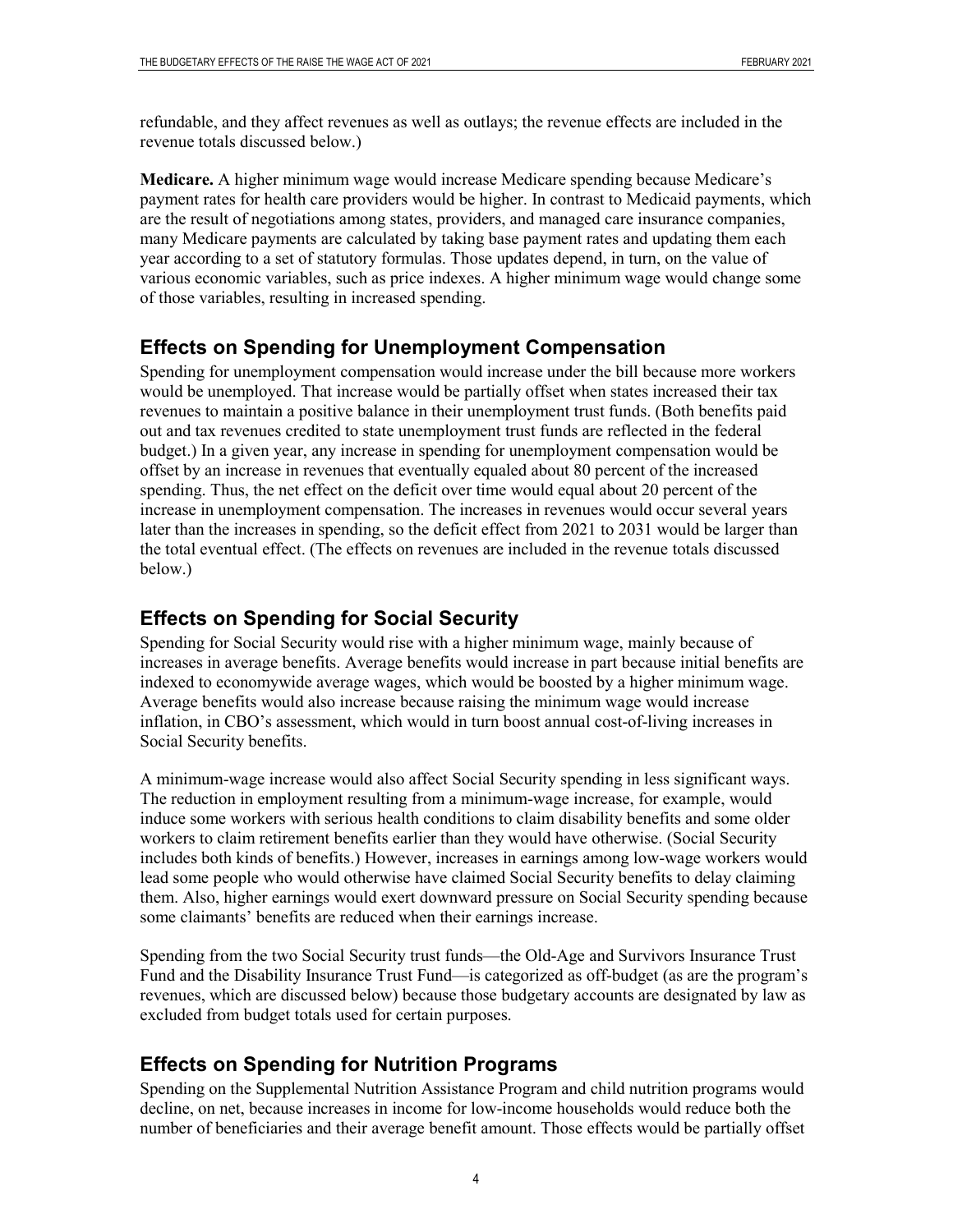under the bill by increases in enrollment stemming from reductions in employment and by increases in price indexes used to calculate benefit amounts.

## **Effects on Other Mandatory Spending**

Other mandatory spending would be affected in a variety of ways. (Such spending is generally governed by statutory criteria and is not normally constrained by the annual appropriation process.) Spending would be affected for refundable tax credits, student loans, Supplemental Security Income (SSI), various retirement programs, certain programs for veterans, and the Postal Service (which is categorized as off-budget).

Higher labor earnings among low-wage workers would reduce spending on the refundable portion of the earned income tax credit (and have effects on revenues, which are discussed in the next section). Those higher labor earnings would also reduce net spending on student loans by increasing the amounts repaid by borrowers enrolled in income-driven repayment plans. The increase in inflation resulting from a higher minimum wage would result in larger cost-of-living increases for benefits in various programs, including retirement programs, veterans' programs, and SSI. (For SSI, that increase would be partially offset by the effects of a boost to the average earnings of working SSI recipients, which would either lower their benefits or make them ineligible for benefits.)

## **Effects on Revenues**

The bill would increase revenues, on net, from 2021 to 2031. That net effect would be the result of a number of factors that worked in opposite directions. Although total nominal income would be roughly unchanged in CBO's estimate, labor income would increase while capital income would decrease. Labor income tends to be more heavily taxed. Income would also shift toward lower-income people and away from higher-income people under the bill. Revenues from payroll taxes for Social Security (which are categorized as off-budget) would increase. Other revenues would decline, on net, because lower-income people face lower tax rates, on average, than higherincome people do.

Several factors would tend to increase revenues. Higher labor earnings among low-wage workers are one. Those higher earnings would be subject to payroll taxes and individual income taxes and would reduce the net amount of refundable credits, such as the earned income tax credit. In addition, revenues would rise in response to increased spending on unemployment insurance, as states increased their tax revenues to maintain a positive balance in their unemployment trust funds, as this report discusses above. Also, a higher economywide average wage would cause revenues to increase by raising the earnings threshold below which workers owe Social Security taxes.

Other factors would tend to decrease revenues. Higher labor costs would cause business income to be lower under the bill than under current law. That would reduce revenues from individual and corporate income taxes. In addition, higher inflation would cause revenues to decline because certain aspects of the individual income tax, such as the tax brackets and standard deduction amounts, are adjusted for inflation. Revenues would also fall because of larger premium tax credits, as this report discusses above.

# **Effects on Discretionary Outlays for Wages of Federal Workers**

CBO estimates that discretionary outlays would increase under the bill, provided that the necessary amounts were appropriated, because a small number of federal workers would see a pay increase under the bill. That estimate is based on information from the Office of Personnel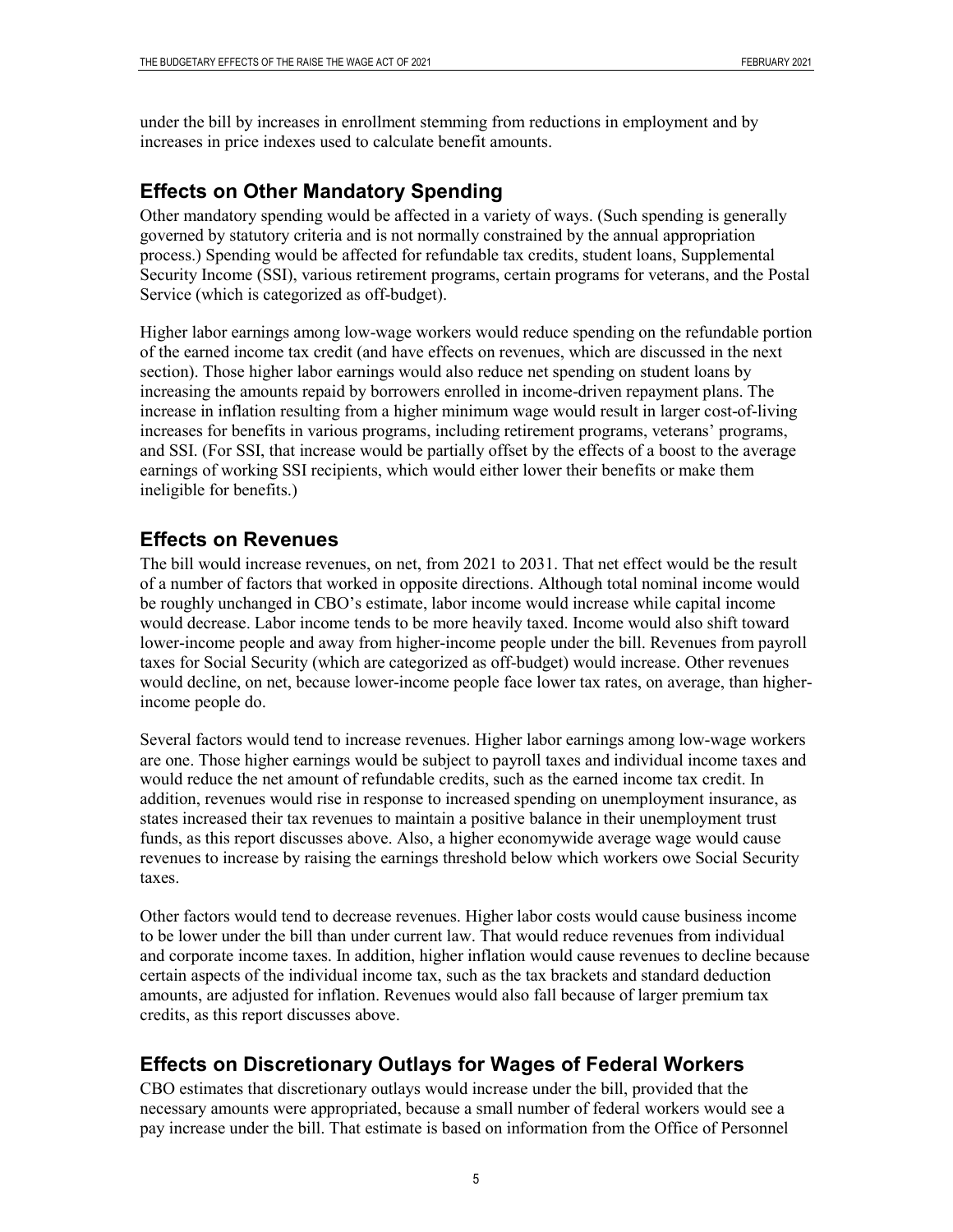Management. (Using information from the Postal Service, CBO also estimates that a small number of postal workers would see a pay increase under the bill. Unlike spending for wages of other federal workers, such spending for postal workers is not discretionary and is shown in Table 2 under other mandatory outlays.)

# **Effects on Net Spending for Interest**

A higher minimum wage would increase net spending for interest because interest rates would increase slightly under the bill, in CBO's assessment, and inflation would change. Net spending for interest largely depends on interest rates and the amount of debt that the Treasury issues to the public. The effect of the bill on the deficit that is shown in Table 2 does not include increases in net outlays for interest on federal debt (as projected under current law) that would stem from estimated changes to interest rates and inflation under the bill.

# **Uncertainty Surrounding the Budgetary Estimates**

The effects of the Raise the Wage Act of 2021 on the budget and other outcomes are uncertain, and there is a wide range of possible outcomes on either side of the estimates shown in this report. For example, the effects depend on how quickly wages would grow in the absence of the policy and how employment would respond to higher wages. If wage growth in the absence of the policy proved slower than CBO currently projects in its baseline projections, the bill's effects on employment would be larger, and the bill would probably increase the deficit by a larger amount. (CBO's baseline projections incorporate the assumption that current laws generally do not change.) If wage growth in the absence of the policy proved faster than CBO currently projects, the opposite would be the case.

To take another example, if employment proved less responsive to a higher minimum wage than CBO projects, a larger-than-projected number of people would be lifted out of poverty, which would tend to reduce spending on programs that provide services or benefits to them. If more people were employed than CBO projects, total wages for affected workers would be higher than CBO estimates, which would tend to increase spending affected by the prices of the goods and services they produce.

# **How CBO's Analysis of Budgetary Effects Has Changed**

In April 2019, CBO produced a cost estimate for H.R. 582, the Raise the Wage Act, as ordered reported by the House Committee on Education and Labor on March 6, 2019. The policy specifications in that bill differ somewhat from the specifications in the Raise the Wage Act of 2021. Under the assumptions about dates of enactment that CBO used, the minimum wage would reach \$15 per hour in 2025 under either bill. The step increases toward that new minimum would have started on January 1, 2020, under the 2019 bill, but they start on June 1, 2021, under the 2021 bill. The step increases in the 2021 bill are thus larger and would reach \$15 per hour more quickly.

At the time of its April 2019 estimate, CBO's most recent economic forecast had been released in January 20[1](#page-5-0)9.<sup>1</sup> Earlier this month, CBO released the economic forecast that underlies both the baseline budget projections used in this report and this report's estimates of the effects of the

<span id="page-5-0"></span> <sup>1.</sup> See Congressional Budget Office, *The Budget and Economic Outlook: 2019 to 2029* (January 2019), [www.cbo.gov/publication/54918.](http://www.cbo.gov/publication/54918)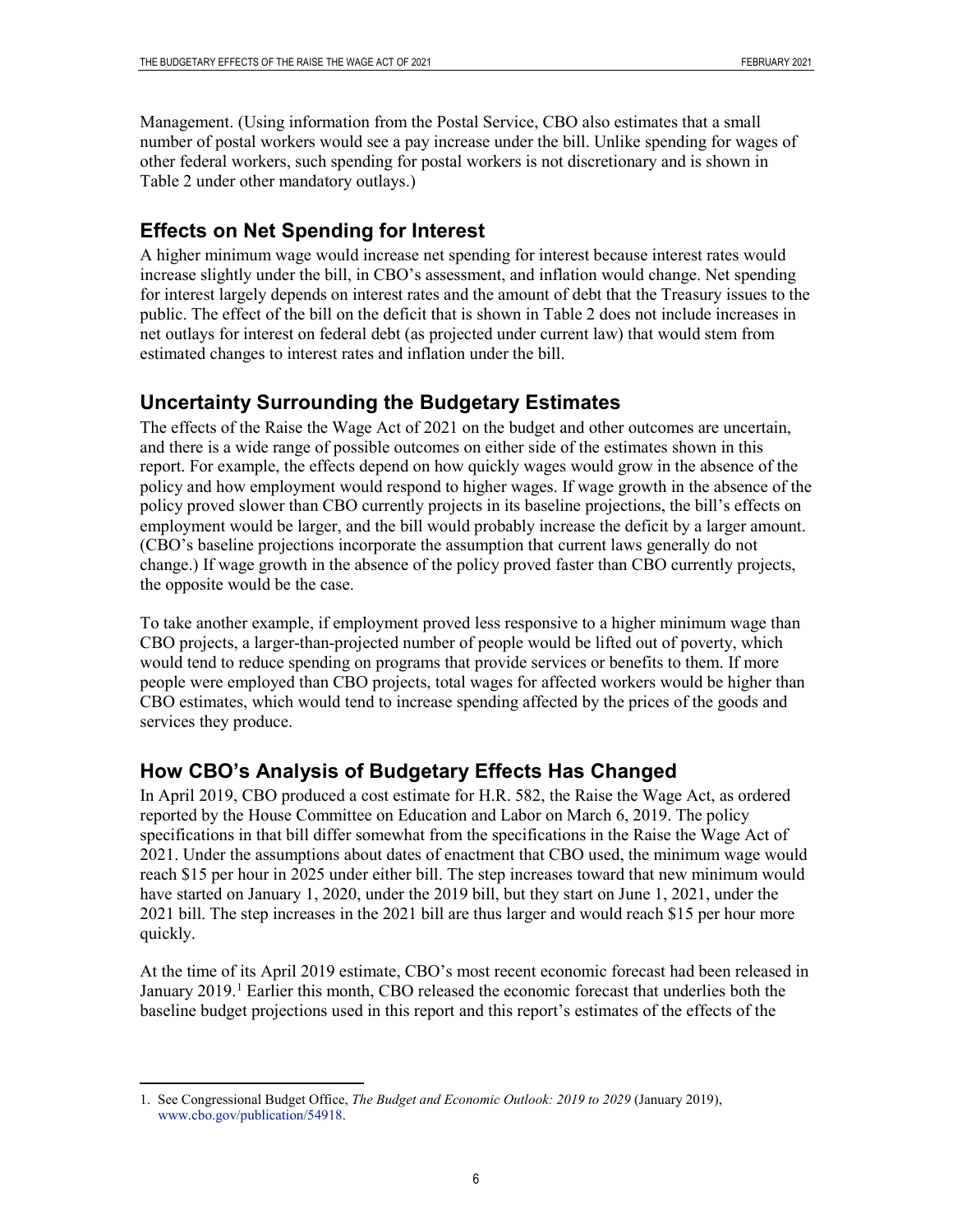Raise the Wage Act of [2](#page-6-0)021.<sup>2</sup> That forecast reflects the current state of the economy and includes the impact that the 2020–2021 coronavirus pandemic is projected to have on the economy.

The April 2019 estimate included only the effects of raising the pay of federal employees whose wages would be below the new minimum. CBO estimated that those increases in pay would have led to a \$76 million increase in discretionary outlays over the 2019–2029 period, subject to appropriation of the necessary amounts. $3$  That estimate did not include budgetary impacts stemming from any behavioral effects by firms or individuals.

The estimates in this report include behavioral effects on the budget in a broad set of federal programs and in revenues. [4](#page-6-2) Over the past two years, CBO has developed the capacity to analyze such behavioral effects for minimum-wage legislation. Increasing the minimum wage induces a number of behaviors among businesses and people that result in changes in relative prices, the distribution of income, employment, and other economic factors. CBO has incorporated those effects in this estimate because the analytical approach is ready for use, is more comprehensive, and provides a consistent basis for estimates during this Congress as it considers legislation that would change the minimum wage.

In this report, CBO used its customary process for estimating the budgetary effects of a legislative proposal.<sup>[5](#page-6-3)</sup> For example, the agency examined how eligibility for subsidies for health insurance coverage would be affected by the bill and estimated the resulting effects on the budget. [6](#page-6-4) To estimate the effects on various types of revenues stemming from changes in the distribution of income, CBO used its microsimulation tax model. [7](#page-6-5) CBO included behavioral effects—such as changes in the likelihood that people will claim a government benefit or changes in subsidies for health insurance resulting from changes in the prices of health care—that it has included in past cost estimates for other types of legislation.<sup>[8](#page-6-6)</sup>

The set of effects incorporated in this estimate is more extensive than the set incorporated in most cost estimates. That is because the effects on economic behavior that would affect the federal budget would be broader for minimum-wage increases than for most policies that CBO examines. Behavioral effects stemming from increases in the minimum wage were not included in the April

- <span id="page-6-3"></span>5. See Congressional Budget Office, *How CBO Prepares Cost Estimates* (February 2018), [www.cbo.gov/publication/53519.](http://www.cbo.gov/publication/53519)
- <span id="page-6-4"></span>6. See Congressional Budget Office, "How CBO and JCT Analyze Major Proposals That Would Affect Health Insurance Choices" (January 2020)[, www.cbo.gov/publication/56053.](http://www.cbo.gov/publication/56053)
- <span id="page-6-5"></span>7. See Congressional Budget Office, "An Overview of CBO's Microsimulation Tax Model" (June 2018), [www.cbo.gov/publication/54096.](http://www.cbo.gov/publication/54096)
- <span id="page-6-6"></span>8. For examples of estimates including such effects, see Congressional Budget Office, cost estimate for H.R. 1425, the State Health Care Premium Reduction Act (August 20, 2019), [www.cbo.gov/publication/55566,](http://www.cbo.gov/publication/55566) and cost estimate for H.R. 3, the Elijah E. Cummings Lower Drug Costs Now Act (December 10, 2019), [www.cbo.gov/publication/55936.](http://www.cbo.gov/publication/55936)

<span id="page-6-0"></span> <sup>2.</sup> See Congressional Budget Office, *An Overview of the Economic Outlook: 2021 to 2031* (February 2021), [www.cbo.gov/publication/56965,](http://www.cbo.gov/publication/56965) and *The Budget and Economic Outlook: 2021 to 2031* (forthcoming).

<span id="page-6-1"></span><sup>3.</sup> See Congressional Budget Office, cost estimate for H.R. 582, the Raise the Wage Act (April 22, 2019), [www.cbo.gov/publication/55152.](http://www.cbo.gov/publication/55152) By comparison, raising the pay of federal employees whose wages would be below the new minimum under the Raise the Wage Act of 2021 would lead to a \$130 million increase in discretionary outlays over the 2021–2031 period, CBO estimates, subject to appropriation of the necessary amounts.

<span id="page-6-2"></span><sup>4.</sup> The set of affected programs is broader than those included in some other analyses; for example, this report includes effects on spending for major health care programs, unemployment compensation, and Social Security. Two other analyses are Ben Zipperer, David Cooper, and Josh Bivens, *A \$15 Minimum Wage Would Have Significant and Direct Effects on the Federal Budget* (Economic Policy Institute, February 2021)[, https://tinyurl.com/xx4q2ria;](https://tinyurl.com/xx4q2ria) and Michael Reich, *Effect of a Federal Minimum Wage Increase to \$15 by 2025 on the Federal Budget* (Institute for Research on Labor and Employment, February 2021), [https://tinyurl.com/232c9cg1.](https://tinyurl.com/232c9cg1)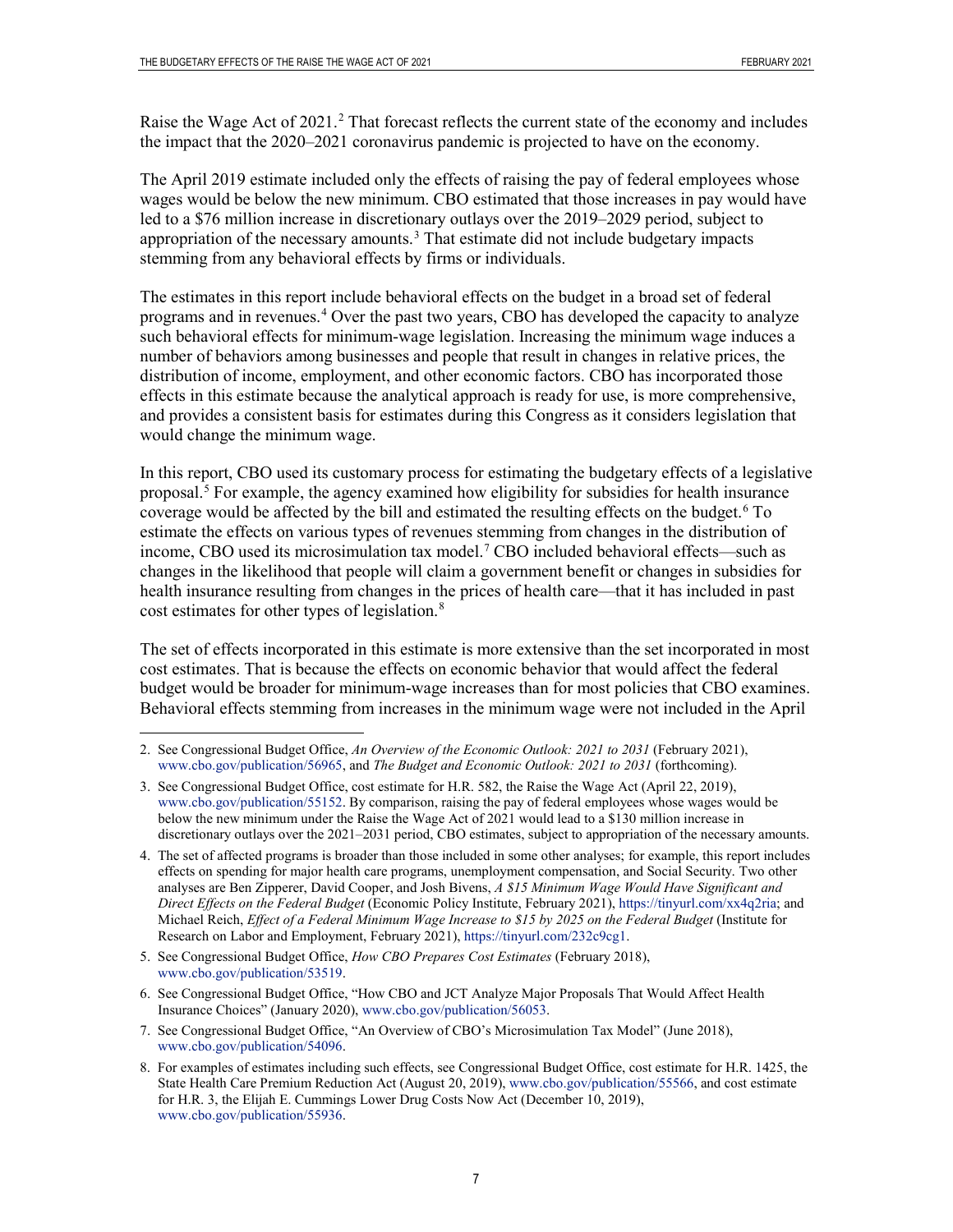2019 estimate because those effects were complex and would have required further analysis, as CBO explained at the time.

#### **Effects on Employment**

Increasing the minimum wage would affect employment in several ways.

- Higher wages would increase the cost to employers of producing goods and services.  $\blacksquare$ Employers would pass some of those increased costs on to consumers in the form of higher prices, and those higher prices, in turn, would lead consumers to purchase fewer goods and services. Employers would consequently produce fewer goods and services, and as a result, they would tend to reduce their employment of workers at all wage levels.
- When the cost of employing low-wage workers goes up, the relative cost of employing higher-wage workers or investing in machines and technology goes down. Some employers would therefore respond to a higher minimum wage by shifting toward those substitutes and reducing their employment of low-wage workers.
- In some limited circumstances, increasing the minimum wage could boost employment if  $\blacksquare$ employers had what is known as monopsony power—that is, bargaining power that allows them to set wages below the rates that would prevail in a more competitive market.<sup>[9](#page-7-0)</sup>
- Because increasing the minimum wage would shift income toward families with lower  $\blacksquare$ income, it would boost overall demand in the short term. Lower-income families spend a larger proportion of any additional income on goods and services than do families with higher income. That increased demand for goods and services would reduce the drop in employment for several years after the implementation of a higher minimum wage, CBO projects.

Taking those factors into account, CBO projects that, on net, the Raise the Wage Act of 2021 would reduce employment by increasing amounts over the 2021–2025 period. In 2025, when the minimum wage reached \$15 per hour, employment would be reduced by 1.4 million workers (or 0.9 percent), according to CBO's average estimate. In 2021, most workers who would not have a job because of the higher minimum wage would still be looking for work and hence be categorized as unemployed; by 2025, however, half of the 1.4 million people who would be jobless because of the bill would have dropped out of the labor force, CBO estimates. Young, less educated people would account for a disproportionate share of those reductions in employment.

This report focuses on the average (or mean) estimated change in employment because that measure captures the different effects of upward and downward variations from CBO's baseline projections. In particular, the growth of wages in CBO's baseline projections is uncertain, and the budgetary effects in this analysis depend on whether the hourly wages of affected workers would otherwise have been below or near the new minimum wage. The effects are asymmetric—that is, they would not be the same size if wage growth was faster than in the baseline projections or equally slower than in the baseline projections—because the effects differ when wages rise above the minimum wage. In addition, the responsiveness of employment to changes in the minimum wage is uncertain, and that uncertainty is also asymmetric. According to the agency's assessment of the research literature, responsiveness is unlikely to be much lower than CBO's median

<span id="page-7-0"></span> <sup>9.</sup> For a more detailed discussion, see Congressional Budget Office, "The Minimum Wage in Competitive Markets and Markets With Monopsony Power" (supplemental material for *The Effects on Employment and Family Income of Increasing the Federal Minimum Wage*, December 2019), [www.cbo.gov/publication/55410.](http://www.cbo.gov/publication/55410)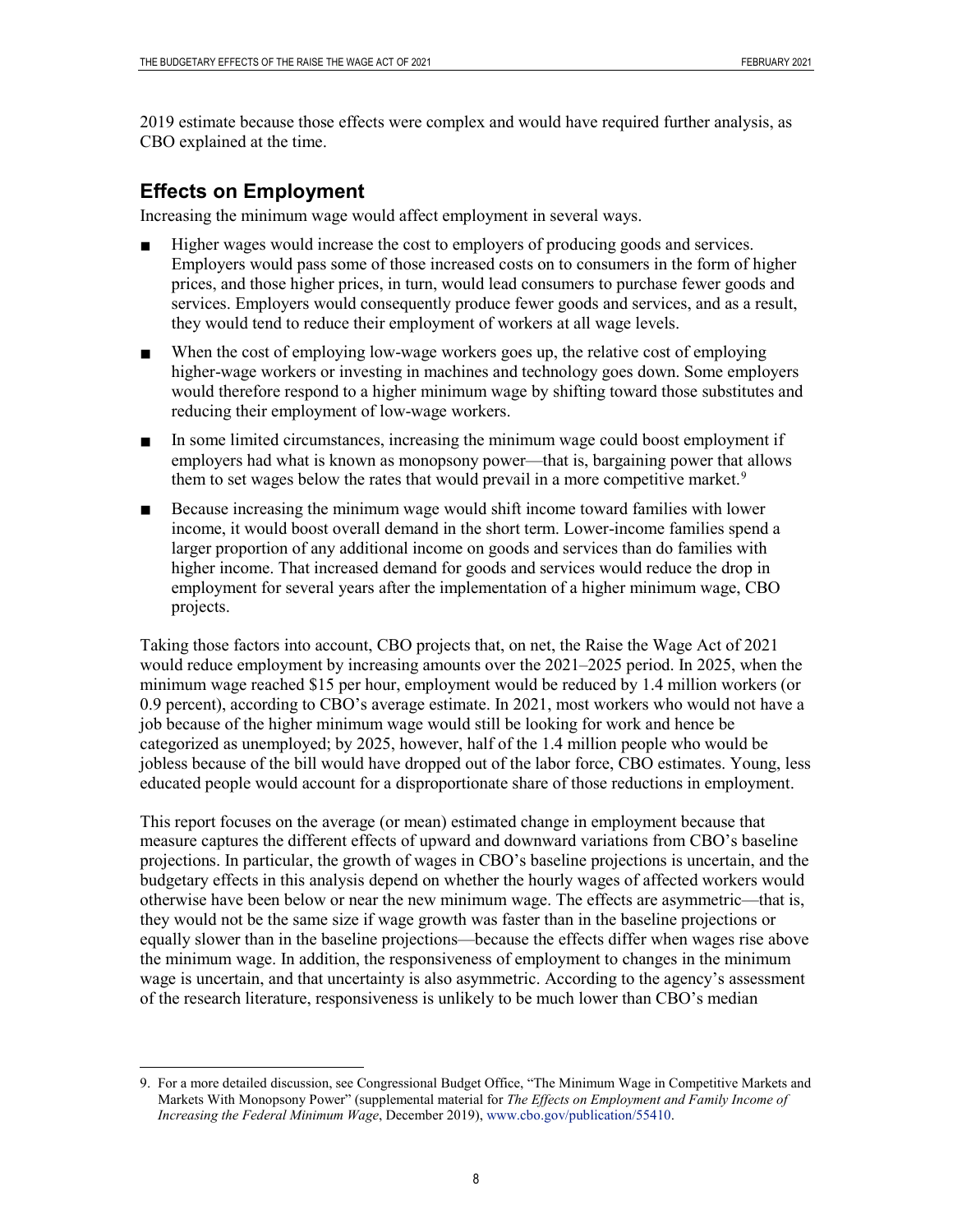estimate (which is equally likely to be too high or too low), but it could be much higher. CBO has formed distributions of values for both wage growth and responsiveness.<sup>[10](#page-8-0)</sup>

To generate an average estimate, CBO simulated a distribution of possible changes in employment by drawing randomly from those distributions. The average estimate is a weighted average of the possible employment outcomes in the simulation, with each outcome assigned a weight on the basis of the probability that it occurs. Those probabilities reflect the different effects of upward and downward variations from CBO's baseline projections.

For 2025, the average estimate is that employment would be reduced by 1.4 million workers; the median estimate is 1.0 million workers. The mean exceeds the median in this case because there is a significant possibility of large reductions in employment. CBO estimates that there is a onethird chance of that effect's being between about zero and 1.0 million workers and a one-third chance of its being between 1.0 million and 2.7 million workers.

# **Effects on Wages of Affected Workers**

CBO estimated the amounts by which labor costs for firms would change because of wages paid to people directly or potentially affected by an increase in the minimum wage—that is, people who would otherwise have been paid hourly wages that were less than the proposed new minimums or only slightly above them. Specifically, from 2021 to 2031, cumulative pay would increase by \$509 billion for people who were employed at higher hourly wages under the bill. Pay would decline by \$175 billion because employment would be reduced in that period under the bill. Therefore, the cumulative pay of directly and potentially affected workers would increase, on net, by \$333 billion.

CBO also estimated the number of affected workers who would experience those changes in pay. If the Raise the Wage Act of 2021 is not enacted, 17 million workers (or 10 percent of the labor force as it is projected under current law) will have wages below the minimums proposed by the bill, CBO estimates, during an average week in 2025. That is therefore the number of workers who would be directly affected by the bill. Also, 10 million workers during that average week will have wages that are only slightly higher than the proposed minimums; that is the number who would be potentially affected. If the bill was enacted and the minimum wage rose, wages for many of those workers would increase as employers sought to retain some of the differences in pay that had previously existed among those workers.

# **Effects on the Distribution of Family Income**

The net effect of the Raise the Wage Act of 2021 on income would vary considerably among families. In 2025, 0.9 million fewer people would have income below the federal poverty thresholds, CBO estimates. Families' real income would change in three main ways.

- For families with workers earning wages at or near the federal minimum, real income would  $\blacksquare$ increase. That effect would be concentrated in the lowest quintile, or fifth, of the distribution of family income.
- For families that lost employment because of the increase in the minimum wage, real income would fall. That effect would also be concentrated in the lowest quintile of the income distribution, but it would be smaller than the increase in real income just described.

<span id="page-8-0"></span> <sup>10.</sup> See Congressional Budget Office, *The Effects on Employment and Family Income of Increasing the Federal Minimum Wage* (July 2019), [www.cbo.gov/publication/55410.](http://www.cbo.gov/publication/55410)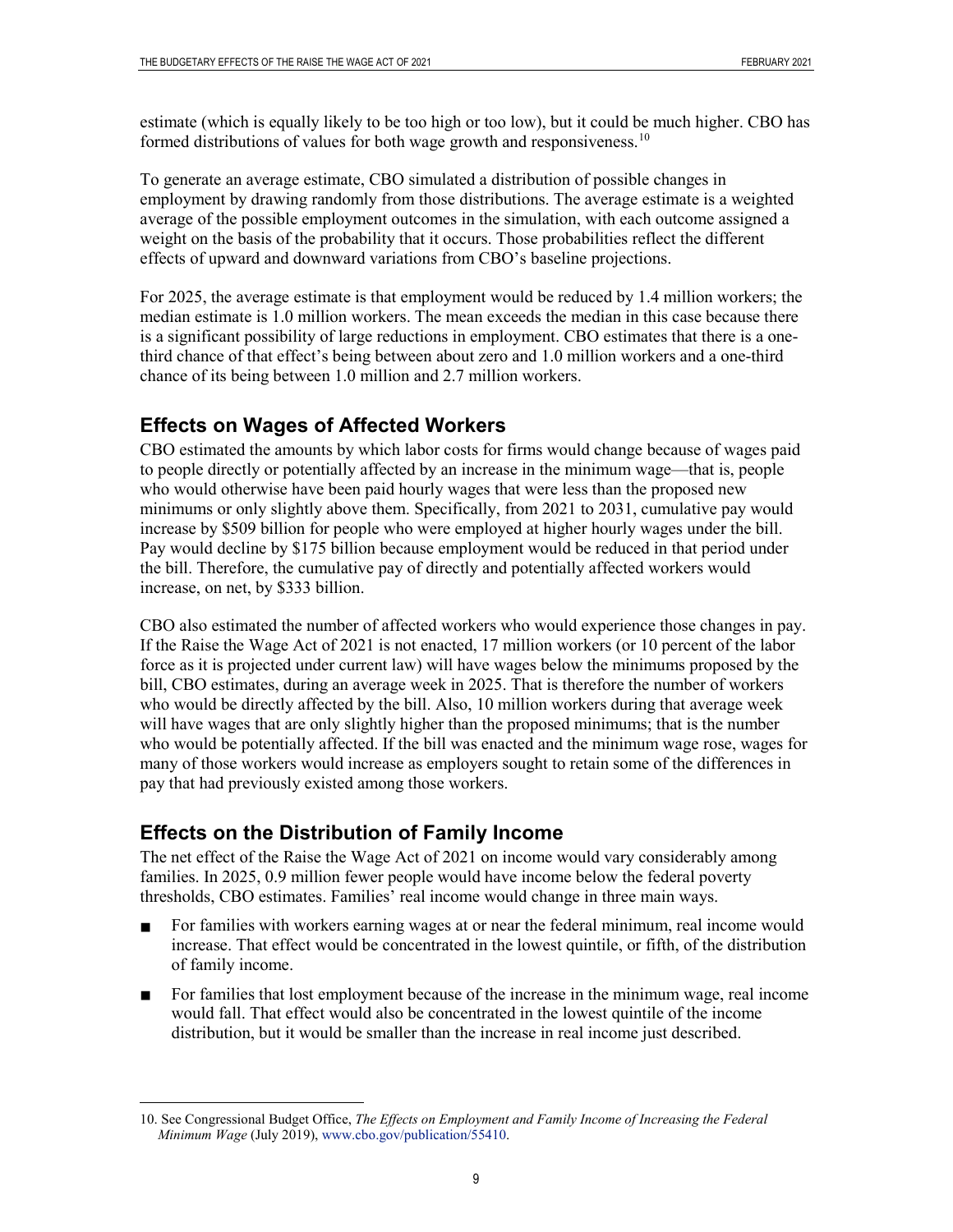For families that experienced a decline in business income or saw no change in their labor income but faced higher prices for goods and services, real income would fall. That effect would be concentrated in the highest quintile of the income distribution.

## **Effects on Real Output**

Raising the minimum wage would slightly reduce real GDP, primarily because of reduced employment. However, CBO incorporated the assumption that the bill would not change *nominal* GDP from the amounts in the agency's baseline budget projections, following a practice that is conventional for its cost estimates. As the next section describes, CBO's estimates of the effects of the bill on the GDP price index (and other price indexes) were adjusted to be consistent with that assumption.

In addition to its effect on real output through employment, the bill would cause the stock of capital goods to be smaller than it would be otherwise. Capital goods are assets that businesses use to produce goods and services; they include tools, buildings, vehicles, machinery, and equipment. Some businesses would invest in capital goods to replace workers. Other businesses, however, would be discouraged from constructing new buildings or buying new machines if they anticipated having fewer employees to use them. On average, over the 2021–2031 period, real investment would be slightly lower than it would be if current laws did not change, CBO estimates. That reduction in investment would reduce workers' productivity and lead to further reductions in their employment.

The higher minimum wage would also shift income toward lower-income families, which tend to spend a relatively larger fraction of their income. As a result, the total demand for goods and services would increase for several years, boosting overall real output. After that initial boost, however, CBO expects that the economic effects from increases in demand would disappear.

# **Effects on Prices**

In CBO's assessment, the Raise the Wage Act of 2021 would change the relative prices of goods and services. The largest price increases, relative to the average increase, would be for goods or services whose production required a larger-than-average share of low-wage work, such as food prepared in restaurants. For goods and services that used less low-wage labor in their supply chains, prices would rise less.

CBO made adjustments to the projected levels of price indexes under the bill to incorporate the assumption that nominal GDP would be unchanged. If CBO had relaxed that assumption and allowed nominal GDP to change, the resulting budgetary effects would have been similar to those presented in this report. Also, if nominal GDP were allowed to change, inflation under the bill would return by 2029 to essentially the rate in CBO's baseline projections, although the level of prices would be higher than in the baseline projections.

# **Effects on the Distribution of Labor and Capital Income**

Because CBO incorporated the assumption that the bill would not change nominal GDP from the amounts in the agency's baseline budget projections, total nominal income would be roughly unchanged. However, the share of total income derived from labor would rise, on net, and the share derived from capital would fall.

Labor income would increase under the bill primarily because most people who would have earned wages at or near the federal minimum under current law would receive higher labor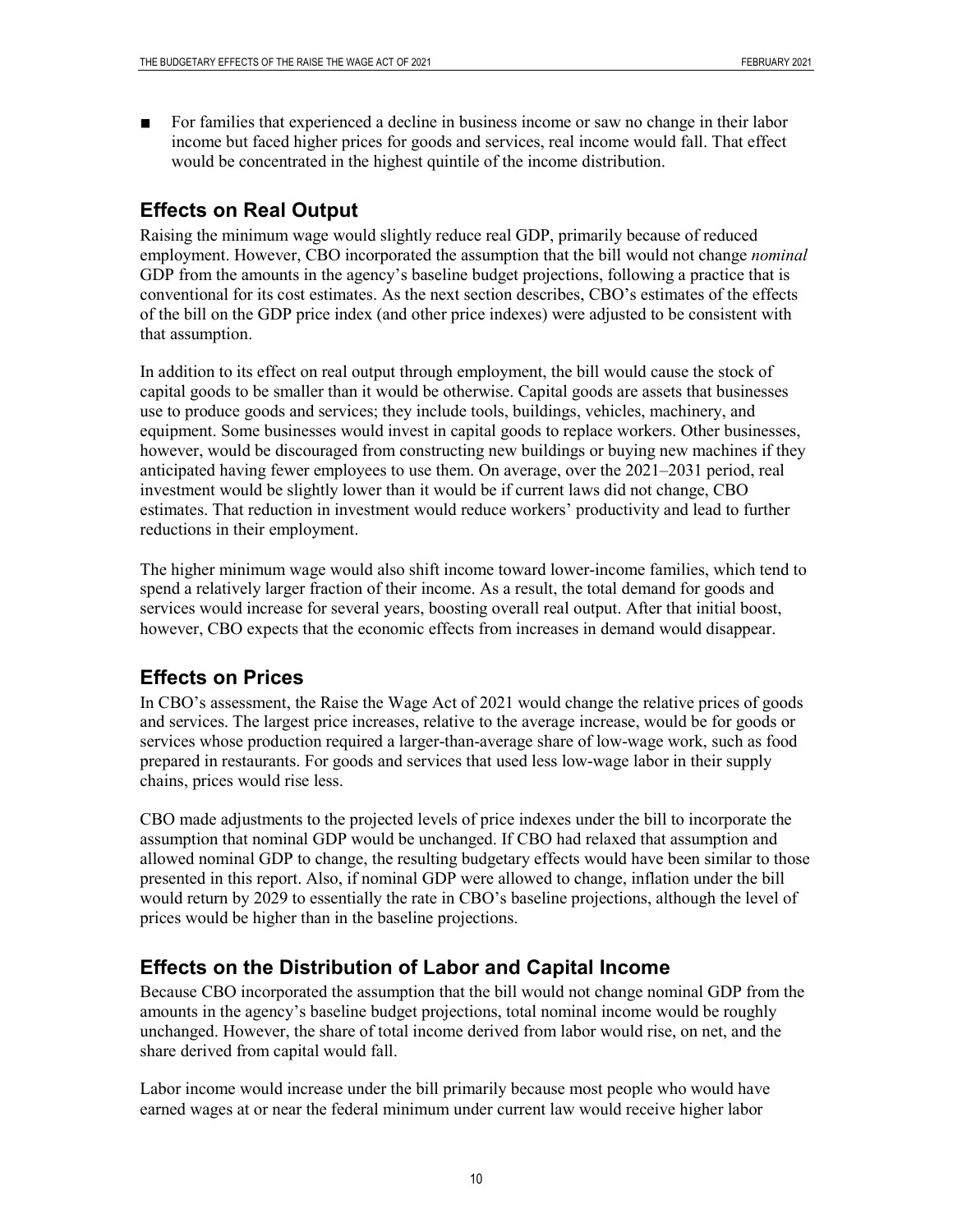income. However, some people who would have been employed under current law would be jobless under the bill, at least for a while, and their annual labor income would be lower.

Capital income would fall under the bill because of higher labor costs and reduced productivity of capital. For example, corporate profits would be lower, reducing dividend income. Other types of nonwage personal income, such as proprietors' income, would also decline.

### **Effects on Interest Rates**

In CBO's assessment, the Raise the Wage Act of 2021 would cause interest rates to be slightly higher than they would have been otherwise over the 2021–2031 period. CBO expects that from 2021 to 2023, regardless of whether the bill is enacted, real GDP will remain below its potential (that is, its maximum sustainable) level, and interest rates on securities with short-term maturities will remain near zero. The agency expects that those interest rates would increase very slightly for a few years after 2023 under the bill because of the increase in inflation stemming from the rising minimum wage. The rates on securities with longer-term maturities would also respond slightly. Because those rates depend on expected future rates on securities with shorter terms, they would change sooner than the rates on those short-term securities. For example, the interest rate on 10-year Treasury notes would rise before 2024 because it would reflect the anticipated rates on Treasury bills issued in 2024 and later.

# **CBO's Economic Modeling Approach**

In July 2019, CBO analyzed how various options for increasing the federal minimum wage including a \$15 option based on the version of the Raise the Wage Act ordered reported in the House of Representatives earlier that year—would affect employment and family income.<sup>[11](#page-10-0)</sup> To estimate the budgetary effects of the Raise the Wage Act of 2021, CBO started with the analysis of employment and the distribution of income underlying its July 2019 report, shifting it forward to cover the 2021–2031 period and updating it to account for changes in state laws. The agency also accounted for a larger range of economic variables, including real GDP, relative prices, the distribution of labor and capital income, and interest rates. CBO used its estimates of the bill's effects on those factors to estimate changes in federal spending and revenues.

In its 2019 report, CBO projected effects on employment and family income partly on the basis of a review of research on the responsiveness of employment to changes in the minimum wage.<sup>[12](#page-10-1)</sup> In updating that analysis for this report, CBO reviewed recent research on how minimum wages affect employment; also, to account for declines in employment caused by the 2020–2021 coronavirus pandemic, the agency reviewed studies assessing whether those effects would be different during a period of high unemployment. Although the pandemic and associated increases in unemployment affected CBO's baseline projections of the budget and economy for the 2021– 2031 period, they did not lead the agency to change its general approach to estimating how employment would respond to a higher minimum wage, for several reasons:

Under the Raise the Wage Act of 2021, the minimum wage would rise incrementally, reaching \$15 per hour in 2025. In CBO's current baseline economic projections, employment in 2025 is near the level that it was in the baseline projections underlying the 2019 report.

<span id="page-10-0"></span> <sup>11.</sup> See Congressional Budget Office, *The Effects on Employment and Family Income of Increasing the Federal Minimum Wage* (July 2019), [www.cbo.gov/publication/55410.](http://www.cbo.gov/publication/55410)

<span id="page-10-1"></span><sup>12.</sup> Ibid., Appendix A.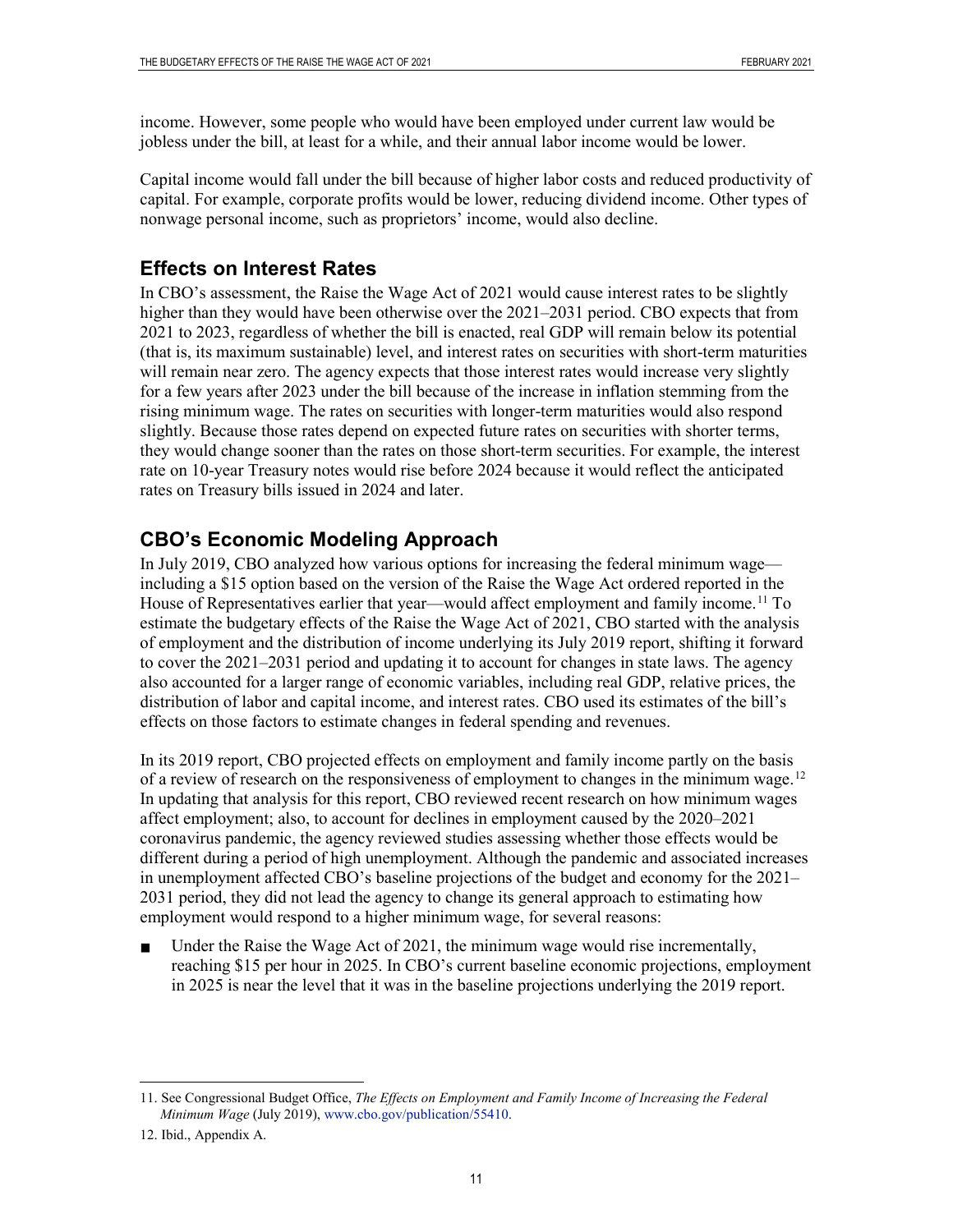- Only a limited number of empirical studies have considered whether employment responds differently to a higher minimum wage during a period of high unemployment, and those studies have yielded inconclusive results.
- Similarly, economic models yield conflicting conclusions. Some researchers have suggested that during and after periods of high unemployment, a larger-than-average share of firms open or go out of business, and employment might be more responsive to a higher minimum wage under such conditions.<sup>[13](#page-11-0)</sup> But it is also possible that many of the workers who in normal times would be projected to lose their jobs because of a higher minimum wage, such as restaurant workers, have already lost their jobs because of the pandemic. In that case, the bill's effect on employment could be weaker.

To assess the effects of the Raise the Wage Act of 2021 on the economic behavior of individuals and firms, CBO used many of its standard methods of fiscal policy analysis.<sup>14</sup> Those methods incorporate different economic responses when the economy is weak, as it is currently, than when the economy is strong. CBO adjusted the GDP price index so as to hold nominal GDP unchanged from its level in CBO's baseline projections (an assumption consistent with the agency's conventional approach to estimating the costs of legislation). Thus, the estimates reflect effects on real economic behavior.

To project short-term effects on the demand for goods and services, the agency translated estimated changes in labor income caused by an increase in the minimum wage into changes in real purchases, using estimates of the fraction of additional income spent by households across the income distribution. CBO also used its estimates of effects on employment and wages to project effects on capital accumulation. Specifically, CBO used a dynamic general equilibrium model in which minimum-wage workers, other workers, and technology (such as machinery) are imperfect substitutes for one another. (A dynamic general equilibrium model is one in which households and businesses interact with each other in markets for goods and capital, responding to prices—such as wages and the rates of return on saving—that are themselves determined by those interactions.) Using that model, the agency examined how changes in labor income and profits stemming from an increase in the minimum wage would affect capital accumulation and business income.

To project the effects on relative prices, CBO estimated changes in labor costs for different industries and translated them into changes in the prices of goods and services, accounting for industries' dependence on each other. (A given industry's product uses other industries' products as inputs, and the price of the industry's product therefore reflects not only the costs of labor in that industry but also the costs of labor in other industries.)

### **Comparisons With CBO's July 2019 Analysis**

CBO's July 2019 report about an earlier version of the Raise the Wage Act included estimates of how economic behavior by individuals and firms would change as a result of the bill. It also included a qualitative discussion of how those changes in economic behavior would affect the budget, but it did not present quantitative estimates of those budgetary effects.

The results in this report differ from those in the July 2019 report, and there are several reasons for the differences. First, the distribution of hourly wages in 2025 in CBO's current baseline

<span id="page-11-0"></span> <sup>13.</sup> See, for example, Isaac Sorkin, "Are There Long-Run Effects of the Minimum Wage?" *Review of Economic Dynamics*, vol. 18, no. 2 (April 2015), pp. 306–333, [https://doi.org/10.1016/j.red.2014.05.003.](https://doi.org/10.1016/j.red.2014.05.003)

<span id="page-11-1"></span><sup>14.</sup> See Congressional Budget Office, *How CBO Analyzes the Effects of Changes in Federal Fiscal Policies on the Economy* (November 2014), [www.cbo.gov/publication/49494.](http://www.cbo.gov/publication/49494)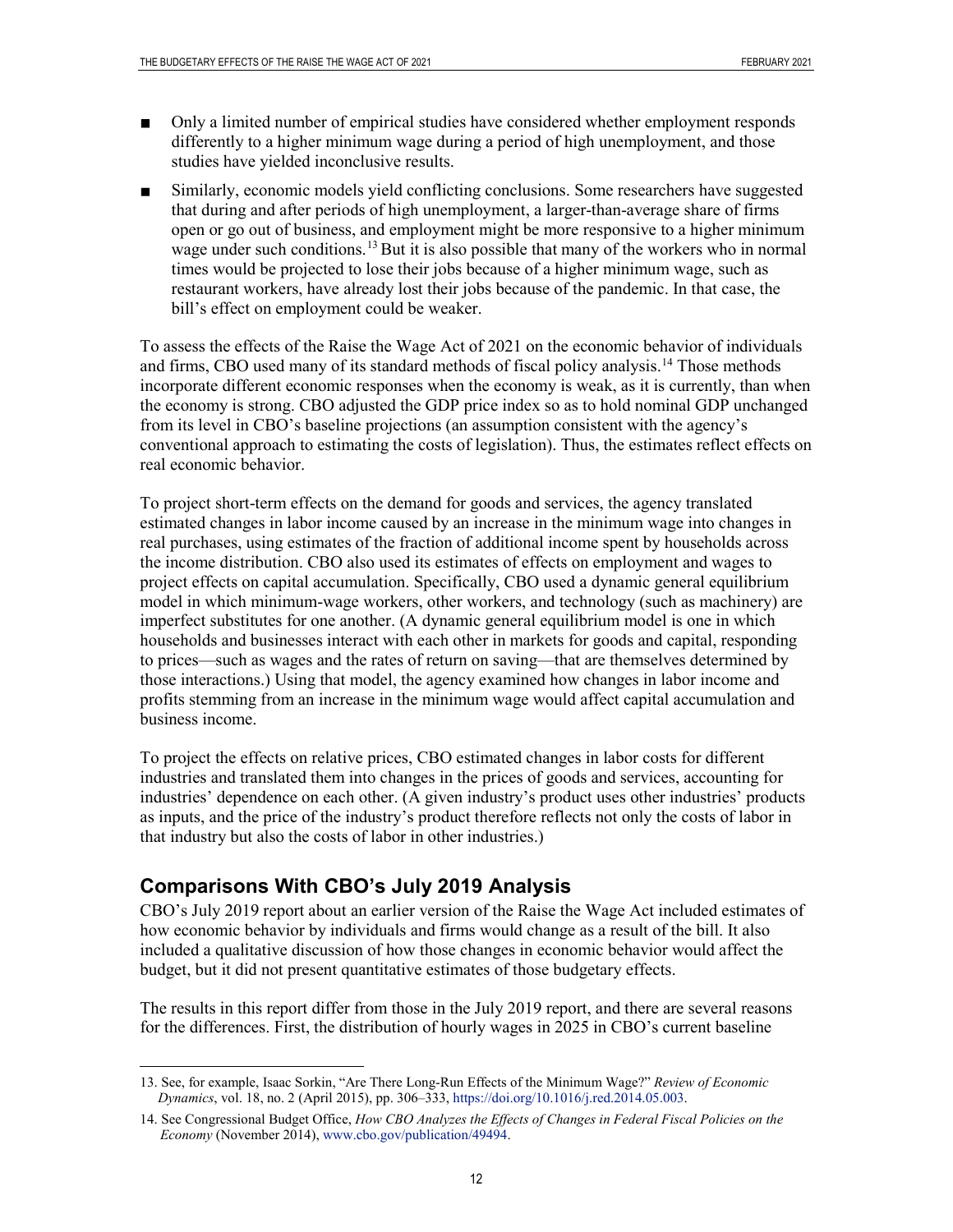projections differs from that distribution in the agency's 2019 baseline projections. That difference arises partly because CBO projects that the pandemic will depress wages through 2025 and partly because the passage of Florida's Ballot Initiative 2 will raise the state minimum wage in Florida, on an incremental basis, to \$15 per hour by 2026. The Florida law reduces the number of workers who in 2025 would be substantially affected by the Raise the Wage Act of 2021.

Second, the timeline for the policy's implementation ran from January 1, 2020, to January 1, 2025, in the 2019 report, but it runs from June 1, 2021, to June 1, 2025, in this report. In this report, therefore, firms have less time to adjust to the policy's implementation than they did under the policy analyzed in the earlier report. That difference matters because the employment of lowwage workers is more responsive to higher minimum wages when firms have more time to respond to the higher cost.

Third, to capture the different effects of upward and downward variations from its baseline projections (as this report discusses above), CBO focuses here on the mean outcome of its simulations, rather than on an estimate calculated by using the median values of key inputs specifically, projected wage growth and the responsiveness of employment to changes in the minimum wage.<sup>[15](#page-12-0)</sup> Using the mean outcome results in larger central estimates of reductions in employment and real output.

Taken together, those differences led to differences in the reports' projected effects on employment and family income. In the 2019 report, CBO estimated that employment would fall by 1.3 million workers in 2025; in this report, the estimated reduction is 1.4 million workers. The most important analytical change that led to that difference was CBO's use of the mean rather than the median in determining its central estimates. The distribution of possible employment effects is asymmetric, and the mean is greater than the median. If CBO had used the median values of key inputs, as it did in the 2019 report, its central estimate of the employment effect in 2025 would have been a reduction of 1.1 million workers—a smaller amount than in the 2019 report.

The estimated number of people whose annual income would rise above the federal poverty thresholds in 2025 is smaller in the current report (0.9 million) than it was in the 2019 report (1.3 million). That difference stems from the changes in CBO's baseline projections, from the changes in the policies' timelines, and from the use of mean outcomes rather than outcomes generated by the median values of key inputs.

<span id="page-12-0"></span> <sup>15.</sup> For further discussion of issues that are related to mean outcomes and that involve the estimation of probabilityweighted averages of possible costs, see Congressional Budget Office, *Estimating the Cost of One-Sided Bets: How CBO Analyzes the Effects of Spending Triggers* (October 2020), [www.cbo.gov/publication/56698.](http://www.cbo.gov/publication/56698)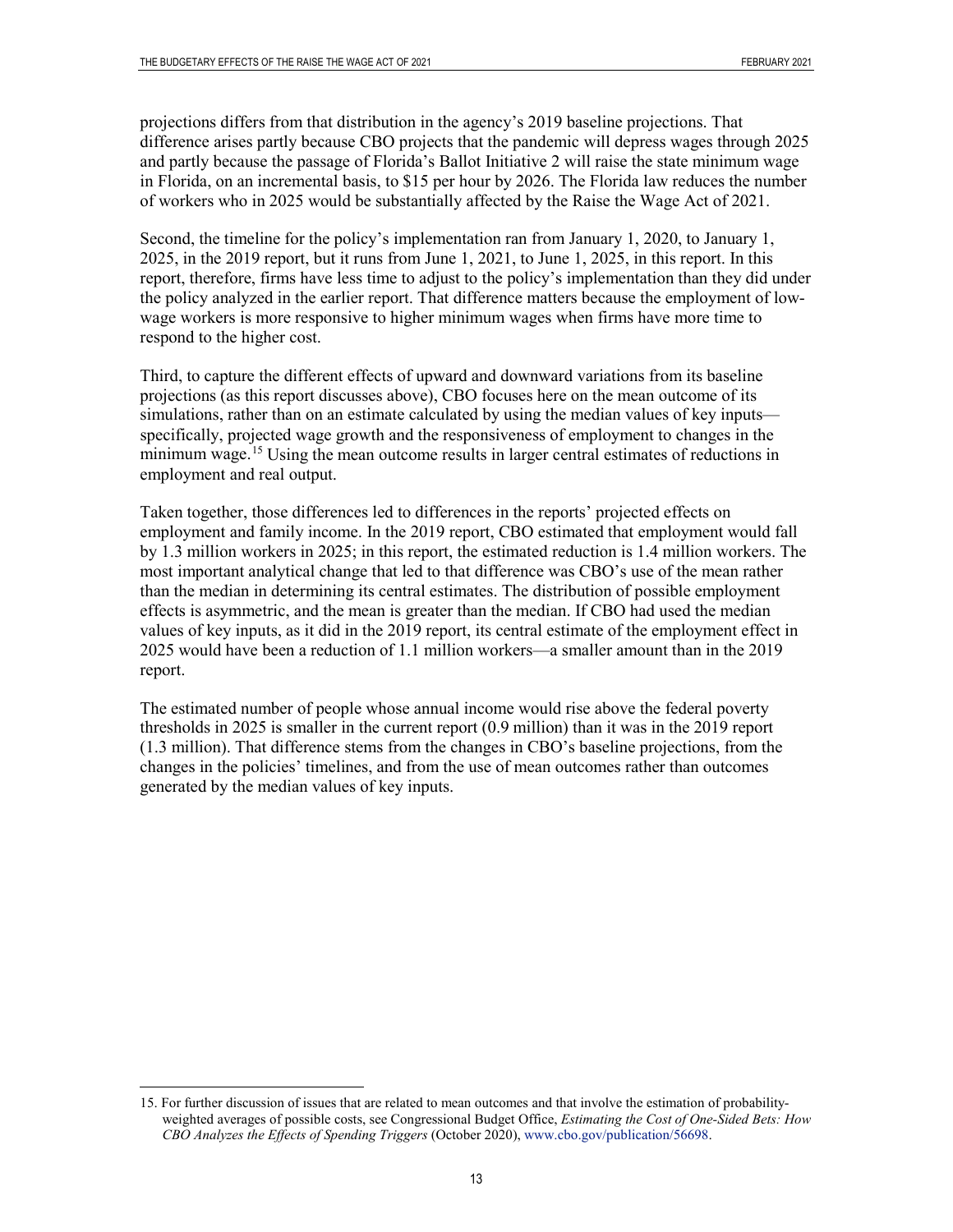This Congressional Budget Office report was prepared in response to a request by the Chairman of the Senate Committee on the Budget. In keeping with CBO's mandate to provide objective, impartial analysis, the report contains no recommendations.

Nabeel Alsalam, William Carrington, Justin Falk, and Brooks Pierce prepared the report with assistance from Julia Heinzel and guidance from Molly Dahl, Joseph Kile, and Xiaotong Niu. Estimates of economic and budgetary effects were prepared by Susan Yeh Beyer, Yiqun Gloria Chen, Chad Chirico, Sheila Dacey, Meredith Decker, Devrim Demirel, Nathaniel Frentz, Edward Gamber, Jennifer Gray, Cornelia Hall, Edward Harris, Lori Housman, Justin Humphrey, Nadia Karamcheva, Brian Klein-Qiu, Leah Koestner, Jamease Kowalczyk (formerly of CBO), Justin Latus, Junghoon Lee, Avi Lerner, Sarah Masi, Noah Meyerson, Alexandra Minicozzi, Eamon Molloy, Hudson Osgood, James Otterson, Allison Percy, Jeffrey Perry, Stephen Rabent, Dan Ready, Sarah Sajewski, Jeffrey Schafer, Kurt Seibert, John Seliski, Joshua Shakin, Naveen Singhal, Emily Stern, Robert Stewart, and Emily Vreeland. Helpful comments were received from Leigh Angres, Christina Hawley Anthony, Sheila Dacey, Wendy Edelberg (formerly of CBO), Heidi Golding, Theresa Gullo, Deborah Kilroe, Paul Masi, John McClelland, Sam Papenfuss, Julie Topoleski, and Jeffrey Werling.

Gregory Acs of the Urban Institute, Jeffrey Clemens of the University of California San Diego, and Isabel V. Sawhill of the Brookings Institution also provided helpful comments on some of the analytical methods. The assistance of external reviewers implies no responsibility for the final product, which rests solely with CBO.

Mark Doms, Mark Hadley, Jeffrey Kling, and Robert Sunshine reviewed the report, and Christine Browne and Benjamin Plotinsky edited it. The report is available on the agency's website [\(www.cbo.gov/publication/56975\)](http://www.cbo.gov/publication/56975).

CBO continually seeks feedback to make its work as useful as possible. Please send any comments to [communications@cbo.gov.](mailto:communications@cbo.gov)

Phillip L. Swagel Director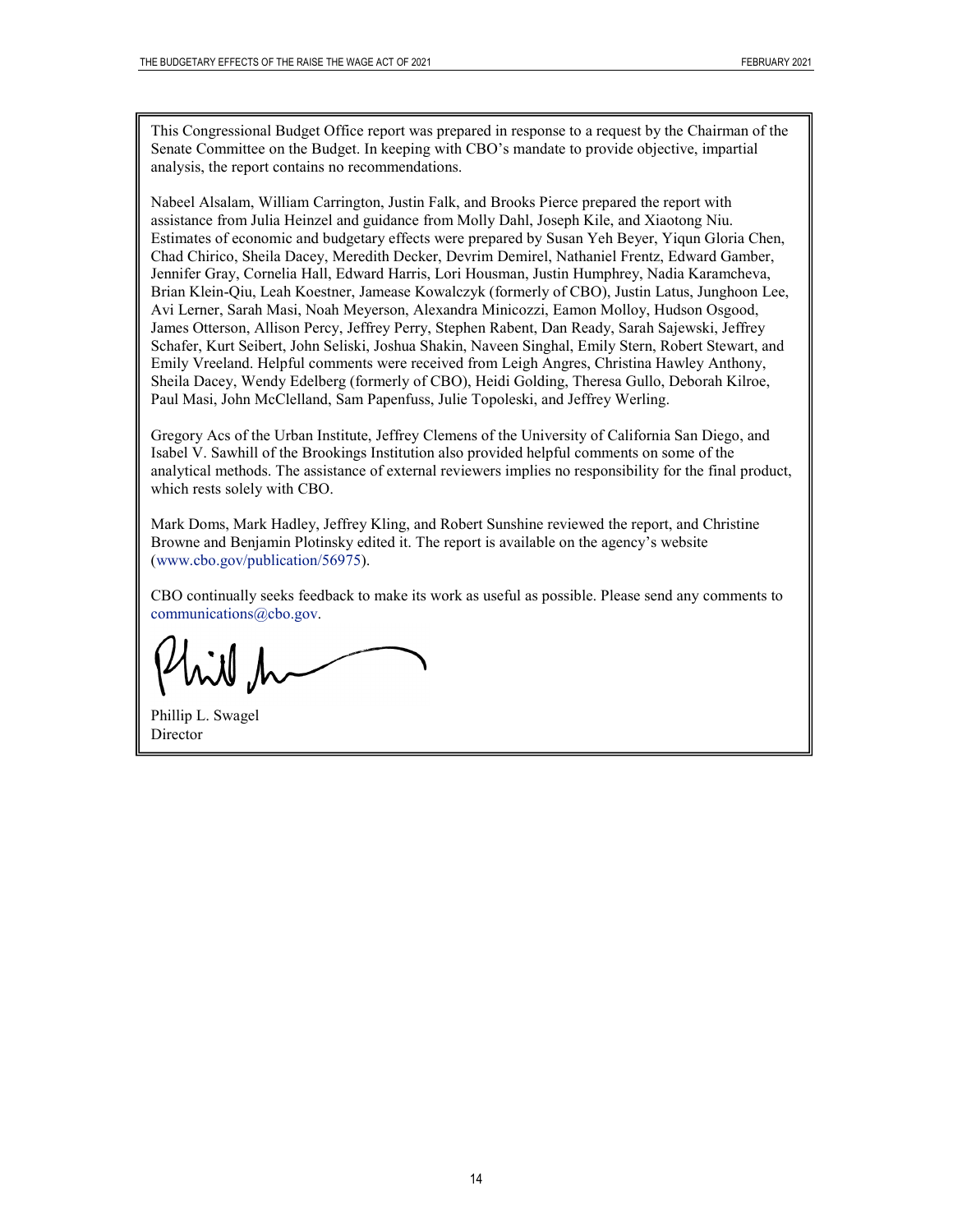#### **Federal Minimum Wages Under S. 53, the Raise the Wage Act of 2021**

| Date                   | <b>Federal Minimum Wage</b>                      |
|------------------------|--------------------------------------------------|
| June 1, 2021           | \$9.50                                           |
| June 1, 2022           | \$11.00                                          |
| June 1, 2023           | \$12.50                                          |
| June 1, 2024           | \$14.00                                          |
| June 1, 2025           | \$15.00                                          |
| June 1, 2026 and later | \$15.00 plus an indexing adjustment <sup>a</sup> |

Data source: Congressional Budget Office.

CBO analyzed the Raise the Wage Act of 2021 as introduced in the Senate on January 26, 2021. The analysis incorporates the assumption that the bill would be enacted at the end of March 2021.

Under current law, the federal minimum wage is \$7.25.

a. Each year, the indexing adjustment would make the minimum wage equal the previous year's value plus the annual percentage increase, if any, in the median hourly wage of all employees.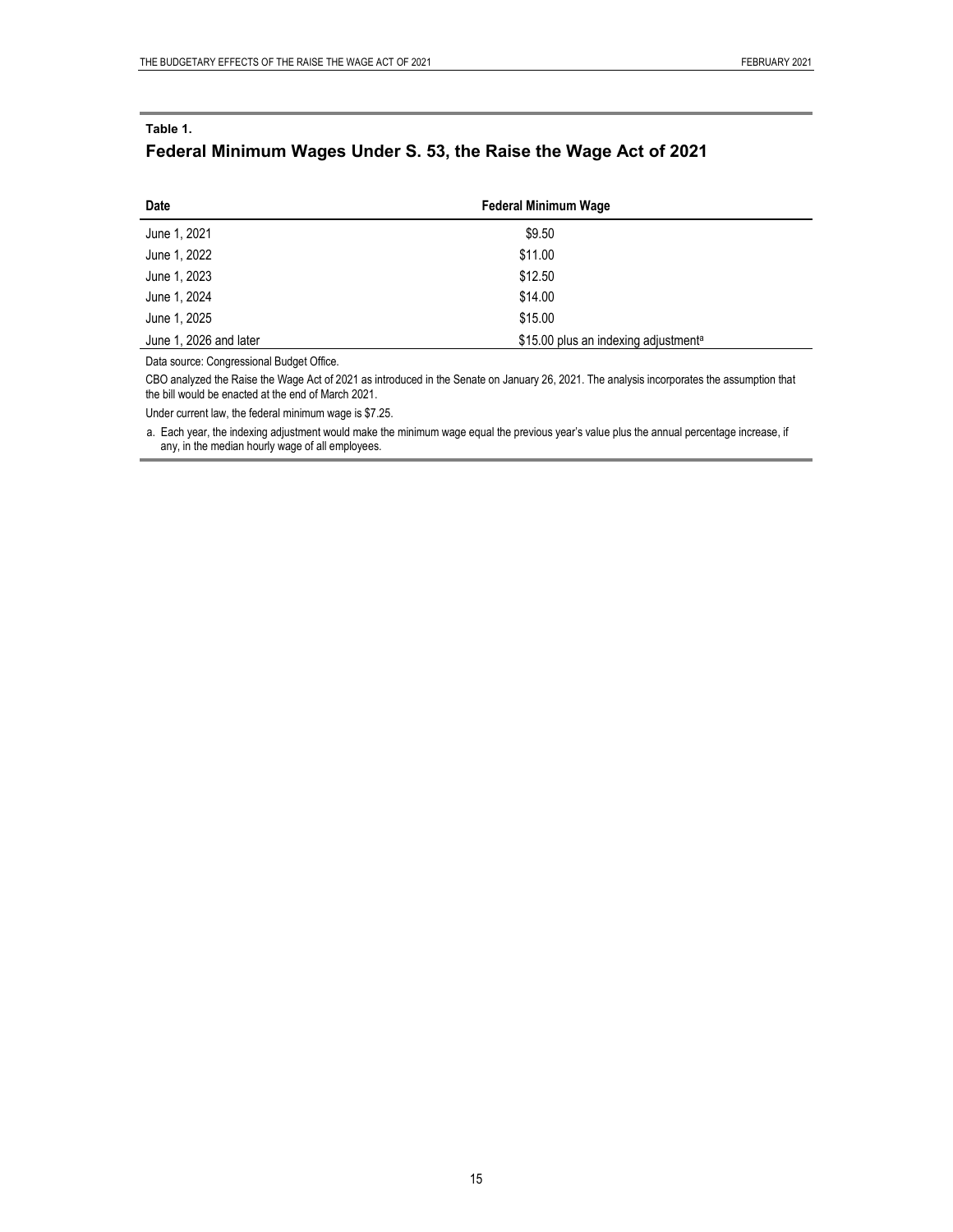#### **Table 2.**

#### **Estimated Budgetary Effects of S. 53, the Raise the Wage Act of 2021**

Millions of Dollars

Premium Tax Credits<sup>a</sup>

|                                                     | 2021    | 2022    | 2023    | 2024  | 2025                                    | 2026   | 2027                          | 2028                                            | 2029        | 2030                | 2031   | $2021 -$<br>2026 | $2021 -$<br>2031 |
|-----------------------------------------------------|---------|---------|---------|-------|-----------------------------------------|--------|-------------------------------|-------------------------------------------------|-------------|---------------------|--------|------------------|------------------|
|                                                     |         |         |         |       |                                         |        |                               | Increases or Decreases (-) in Mandatory Outlays |             |                     |        |                  |                  |
| <b>Major Health Care Programs</b>                   |         |         |         |       |                                         |        |                               |                                                 |             |                     |        |                  |                  |
| Medicaid                                            | 0       | 1,378   | 1,416   | 1,527 | 1,121                                   | 1,463  | 1,457                         | 1,147                                           | 1,140       | 2,063               | 3,283  | 6,905            | 15,995           |
| Children's Health Insurance Program                 | 0       | 106     | 196     | 424   | 626                                     | 632    | 686                           | 842                                             | 905         | 970                 | 1,041  | 1,984            | 6,427            |
| Premium Tax Credits <sup>a</sup>                    | 0       | 101     | 174     | 44    | 506                                     | 658    | 1,598                         | 2,184                                           | 2,565       | 2,900               | 3,279  | 1,483            | 14,009           |
| Medicare                                            | 0       | 28      | 137     | 310   | 857                                     | 1,049  | 1,128                         | 1,250                                           | 1,222       | 1,357               | 1,486  | 2,381            | 8,824            |
| <b>Unemployment Compensation</b>                    | 0       | 695     | 1,630   | 2,615 | 3,405                                   | 3,905  | 4,360                         | 3,990                                           | 3,375       | 3,175               | 3,365  | 12,250           | 30,515           |
| <b>Social Security (Off-budget)</b>                 | *       | 6       | 34      | 206   | 625                                     | 1,178  | 1,597                         | 2,040                                           | 2,524       | 3,108               | 3,841  | 2,049            | 15,159           |
| <b>Nutrition Programs</b>                           |         |         |         |       |                                         |        |                               |                                                 |             |                     |        |                  |                  |
| Supplemental Nutrition                              |         |         |         |       |                                         |        |                               |                                                 |             |                     |        |                  |                  |
| Assistance Program                                  | *       | $-240$  | $-500$  | -890  |                                         |        |                               | $-1,210$ $-1,140$ $-1,100$ $-1,130$ $-1,330$    |             | $-1,410$            | -1,330 | $-3,980$         | $-10,280$        |
| <b>Child Nutrition Programs</b>                     | 0       | $\star$ | $-5$    | $-38$ | $-27$                                   | $-24$  | $-13$                         | $-6$                                            | -34         | -46                 | $-37$  | $-94$            | $-230$           |
| Other                                               |         |         |         |       |                                         |        |                               |                                                 |             |                     |        |                  |                  |
| Earned Income, Child, and                           |         |         |         |       |                                         |        |                               |                                                 |             |                     |        |                  |                  |
| Other Tax Credits                                   | 7       | 52      | 74      | -44   | $-360$                                  | $-781$ | $-1,036$                      | $-1,119$                                        | $-1,190$    | $-1,314$            | -1,383 | $-1,052$         | $-7,094$         |
| Student Loans <sup>b</sup>                          | $-600$  | $-50$   | $-45$   | $-45$ | $-40$                                   | $-25$  | $-30$                         | $-55$                                           | $-70$       | $-65$               | $-70$  | $-805$           | $-1,095$         |
| Federal Civilian and                                |         |         |         |       |                                         |        |                               |                                                 |             |                     |        |                  |                  |
| <b>Military Retirement</b>                          | 0       | 2       | 6       | 22    | 55                                      | 88     | 106                           | 112                                             | 111         | 115                 | 103    | 173              | 720              |
| Veterans' Disability Compensation                   |         |         |         |       |                                         |        |                               |                                                 |             |                     |        |                  |                  |
| and Pension Programs                                | 0       | 2       | 6       | 22    | 52                                      | 83     | 97                            | 105                                             | 107         | 109                 | 111    | 165              | 694              |
| Supplemental Security Income                        | 0       | -10     | -10     | -10   | 0                                       | 20     | 30                            | 40                                              | 30          | 30                  | 30     | $-10$            | 150              |
| Other Retirement Programs <sup>c</sup>              | 0       |         | $\star$ | 1     | 5                                       | 9      | 10                            | 12                                              | 12          | 13                  | 13     | 15               | 75               |
| Postal Service (Off-budget) <sup>d</sup>            | 0       | 0       | 0       |       |                                         |        | $\ast$                        | $\ast$                                          | $\star$     | $\ast$              |        |                  | 0                |
| <b>Total Changes in</b>                             |         |         |         |       |                                         |        |                               |                                                 |             |                     |        |                  |                  |
| <b>Mandatory Outlays</b>                            | $-593$  | 2,070   | 3,113   | 4,144 | 5,615                                   | 7,115  | 8,890                         | 9,412                                           |             | 9,367 11,005 13,732 |        | 21,464           | 73,869           |
| On-budget                                           | $-593$  | 2,064   | 3,079   | 3,938 | 4,990                                   | 5,937  | 7,293                         | 7,372                                           | 6,843       | 7,897               | 9,891  | 19,415           | 58,710           |
| Off-budget                                          | $\star$ | 6       | 34      | 206   | 625                                     | 1,178  | 1,597                         |                                                 | 2,040 2,524 | 3,108               | 3,841  | 2,049            | 15,159           |
|                                                     |         |         |         |       |                                         |        |                               | Increases or Decreases (-) in Revenues          |             |                     |        |                  |                  |
| Revenues From Income and Payroll Taxes <sup>e</sup> |         |         |         |       |                                         |        |                               |                                                 |             |                     |        |                  |                  |
| On-budget                                           | $-72$   |         |         |       | -288 -1,235 -2,342 -5,649 -3,021 -1,499 |        |                               | $-519$                                          | 301         | 771                 | 889    | $-12,607$        | $-12,664$        |
| Off-budget                                          | 58      | 356     |         |       |                                         |        | 1,061 2,247 3,601 4,439 4,919 | 5,142                                           | 5,335       | 5,420               | 5,352  | 11,762           | 37,930           |

0 -25 -48 -155 -265 -328 -581 -831 -998 -1,092 -1,194 -821 -5,517